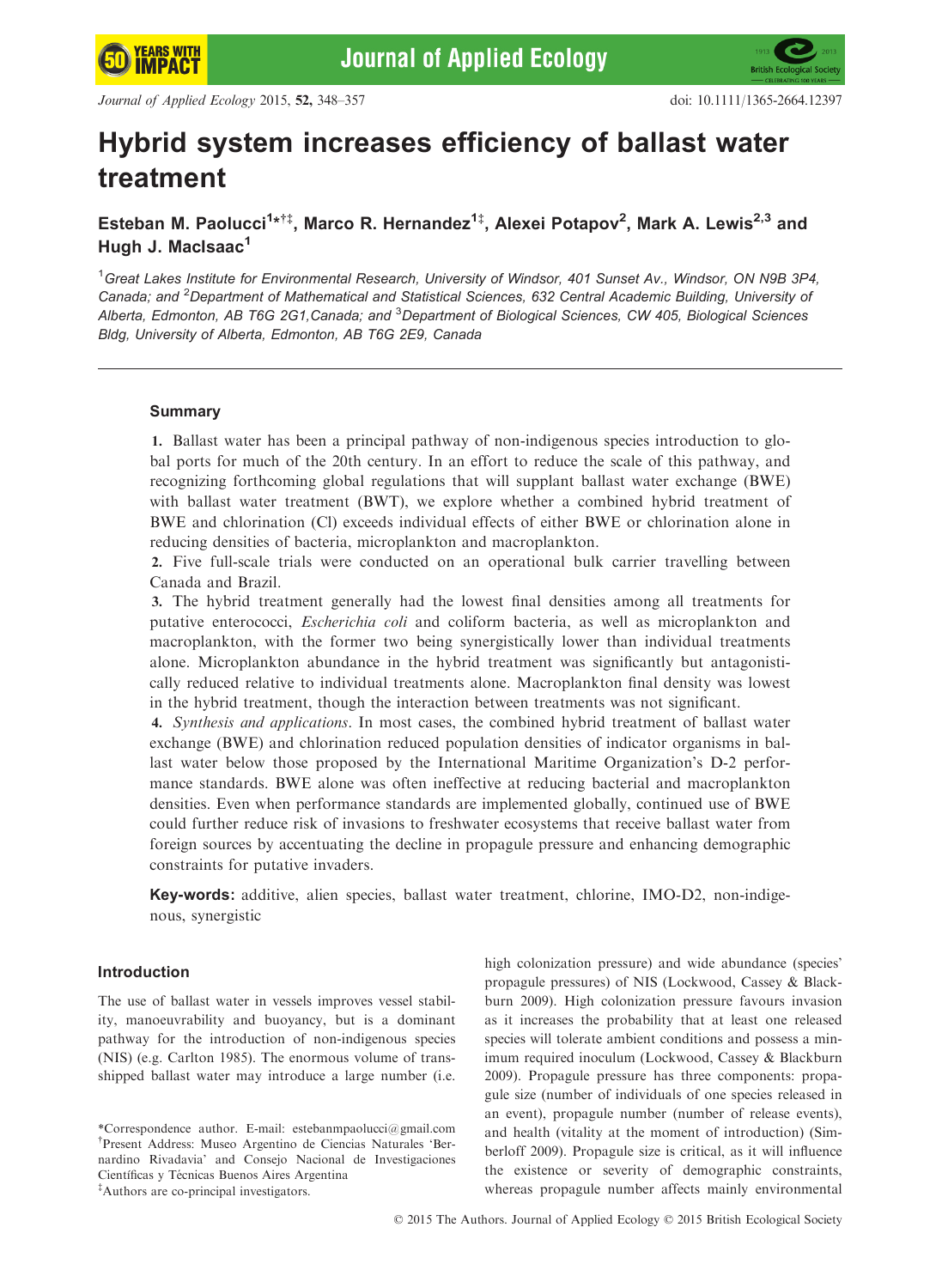and, to a lesser extent, demographic stochasticity (Simberloff 2009).

Adoption of the International Convention for the Control and Management of Ships' Ballast Water and Sediments (IMO 2004) included the D-1 procedure requiring at least 95% volumetric exchange of ballast water (BWE) for ocean water at least 1000 m deep and 200 nautical miles from shore. BWE reduces the number of species transported in ballast tanks primarily by physical removal of entrained organisms, while killing remaining ones through osmotic shock (Santagata et al. 2008). The procedure has become routine on commercial vessels over the past fifteen years, although its efficiency varies widely (48 to >99%) depending on starting inocula, effectiveness of ballast purging and other factors (e.g. Drake et al. 2002; Bailey et al. 2011).

As a consequence of this wide variation and a desire for a more uniform and lower maximum total abundance of viable organisms, the IMO has proposed the D-2 performance standard (hereafter IMO D-2 standard; IMO 2004). This standard includes numerical limits for the maximum permissible discharge abundance of five biological indicator groups including intestinal enterococci, Escherichia coli (Migula 1895) and Vibrio cholerae (Pacini 1854) serotypes O1 and O139 bacteria, microplankton – minimum dimension between  $\leq 50$  and  $\geq 10$  µm and macroplankton – minimum dimension  $\geq 50$  µm. It also includes the promotion of new treatment methodologies for ballast water, which if combined with BWE could improve efficiency owing to synergistic or additive interactions between the two (Briski et al. 2013). Each IMO D-2 standard considers the sum of viable organisms within that group, and aims to reduce propagule size to a threshold below which released NIS are unlikely to establish a viable population owing to demographic constraints.

Here, we explore the efficacy of single and multiple treatment options in experiments conducted aboard an operating commercial bulk carrier. We specifically sought to determine whether a combined hybrid system involving BWE and treatment would provide greater protection than either treatment alone using IMO D-2 groups of bacteria, microplankton and macroplankton as indicators.

#### Materials and methods

Experiments were conducted on the bulk carrier Federal Venture during five trials between Canada and Brazil from April 2012 and March 2013 (Fig. 1). On the first, third and fifth trials, the vessel departed from Port Alfred, Quebec, whereas on the second and fourth trials, it departed from Trois Rivières and Bécancour, Quebec, respectively. While Port Alfred is a brackish port located on the Saguenay River (salinity range 0–30 PSU; St.-Onge et al. 2004), Trois Rivieres and Becancour are freshwater ports on the Saint Lawrence River (see Fig. 1).

Ten ballast tanks were used for the experiments, five matched pairs in starboard and port positions, with individual capacities ranging between 1016 and 1287 tonnes  $(=m^3;$  Fig. 2). In every trial, initial ballast water was drawn from the Saguenay or Saint



Fig. 1. Routes followed during the five trials (dashed line for the first trial, solid line for trials two through five) between Canada and Brazil. BWE one through five indicate the position of ballast water exchange for the trials one through five, respectively, and the solid line circle indicates area where final sampling was conducted.



Fig. 2. Ballast tank schematic showing distribution of treatments during the trials one, two and five. Replication varied in trials three and four, with three chlorine, three control, two BWE + chlorine and two BWE tanks per trip.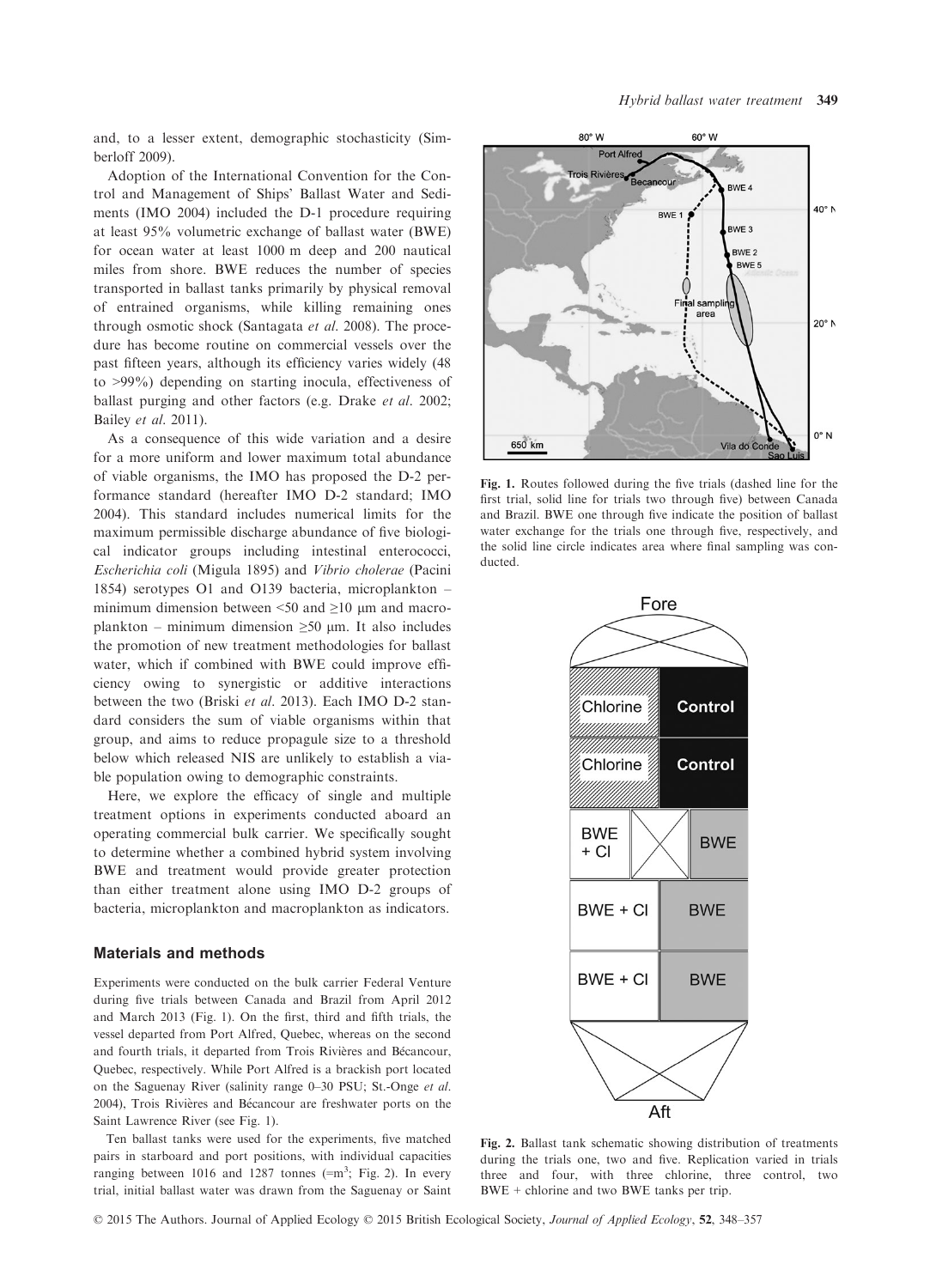Lawrence rivers using two pumps, one each on port and starboard sides. Tanks receiving chlorine were located on the port side of the vessel to prevent contamination of non-chlorinated tanks. Chlorine treatment tanks were dosed with industrial bleach (sodium hypochlorite 12%, equivalent to  $12.0\%$  W/V available  $Cl<sub>2</sub>$ , Univar Canada) using a peristaltic pump, resulting in an initial dose of 20 mg  $L^{-1}$  (first four trials) or 10 mg  $L^{-1}$  (final trial; see below). Chlorine was directly delivered to the bottom of each ballast tank, 1 m from the intake pipe's bell mouth, thus ensuring comprehensive mixing with inflowing ballast water.

Physical and chemical conditions were measured in situ at the same time that biological samples were collected on the ballast water pumped to/from ballast tanks during initial and final sampling. Initial measures were carried out at the engine room before the water received the dose of chlorine. Samples were assessed using an Orion A230 meter for pH, Orion 130A meter for salinity and Orion A810 meter for dissolved  $O_2$  and temperature. Triplicate, total suspended solid (TSS) samples were collected during initial and final sampling of each trial, filtered on board the vessel using pre-weighed 0.7  $\mu$ m glass-fibre filters and stored at  $-20^{\circ}$ C until weighed. For initial and final total organic carbon (TOC) measures, triplicate, unfiltered water samples of 05–1 L (from the 20-L containers, below) were filtered through a  $0.75$ - $\mu$ m pore-size Whatman GF/F glass microfibre, and kept at 4°C for TOC analysis using a Shimadzu TOC-VCSH analyser. Initial measures of TOC were used to estimate trihalomethanes (THMs; a by-product of chlorine reactions with organic matter present and a known health hazard to humans) using a simplified version of Hutton's model (Hutton & Chung 1994) in which:

$$
\text{THM} = 0.00309 \times (\text{TOC} \times 0.462) \times (\text{Cl}_2)^{0.409} \times (t)^{0.265} \times (\text{T})^{1.07} \times (\text{pH} - 2.6)^{0.695}
$$

where TOC is total organic carbon in mg  $L^{-1}$ , Cl<sub>2</sub> is available chlorine (mg  $L^{-1}$ ), t is time in hours, and T is temperature (°C).

Safety and technical issues during the discharge process restricted collection of samples and measurement of chlorine from the main deck; consequently, we estimated the initial chlorine concentration based on the volume of chlorine delivered and volume of water pumped into tanks. Once the discharge process was concluded, total chlorine concentration was determined using an ExTech Instruments-CL200 meter, on ballast water pumped from the ballast tank using same system used to collect final samples.

Initial biological sampling was carried out in port as ballasting was initiated, but at the engine room before the water was dosed with chlorine. These initial samples (for bacteria, microplankton and macroplankton) were collected directly from water bled off the starboard ballast pump discharge gauge in the engine room. One  $1-m<sup>3</sup>$  water sample was filtered using a 35-µm mesh-size net for macroplankton. Three additional aliquots of unfiltered port water were collected at different times during the ballasting process, though we avoided the initial and final 20 min in order to collect representative samples (First et al. 2013), and then integrated the samples into a single 20-L sample. Sample volume was monitored using a Hydrobios flowmeter. During this process, as well as during ballast water exchange, the two ballast pumps received water from the same intake pipe and pumped water at the same time into tanks on each side of the vessel. Consequently, each sample collected from the starboard ballast pump was considered representative of the paired starboard and port tanks.

In each of the first two trials, two tanks from each starboard and port side were used for control and chlorine treatments, respectively, and ballast water exchange was not applied to these tanks. The remaining three tanks on each side were used for BWE and BWE + chlorine treatments, respectively (Fig. 2), where mid-ocean ballast water exchange was conducted in compliance with International Maritime Organization (IMO) procedures. During BWE, the vessel was stopped and allowed to drift (<28 km). Geographic coordinates of ballast water exchange varied for each trial (Fig. 1). In order to balance the total number of replicate tanks per treatment, during trials three and four, two tanks that previously served as BWE and BWE + chlorine treatments were re-assigned to control and chlorine treatments, respectively (see Fig. 2). The arrangement of treatments in the fifth trial was the same as in the first two, except that chlorine was reduced to 10 mg  $L^{-1}$  in an attempt to reduce its very strong effect (see Results). In total, after five trials, we had 12 control tanks, 12 chlorine-only treatment, 13 BWE-only treatment and 13 for hybrid treatment.

Ballast water exchange on the Federal Venture was based on the flow-through principle; thus, each event requires flushing the tank three times to comply with IMO guidelines. Chlorine was dosed throughout the ballast water exchange procedure to ensure the desired concentration was maintained. In order to analyse the biological composition of marine water pumped into the tanks during ballast water exchange, 'middle' samples were collected using the same methodology as per initial sampling in the engine room.

Final sampling was conducted about 3 days after the second dose of chlorine (i.e. following ballast water exchange) was applied. It was impossible to collect water via the ship's ballast pumps in the engine room; thus, all final samples were collected directly from three different levels (top, middle and bottom) in each ballast tank according to Murphy, Ritz & Hewitt (2002). An aliquot of ballast water was pumped from each level using a pneumatic, diaphragm pump  $(\leq 35)$  L min<sup>-1</sup>; Flowmeters Seametrics). Macroplankton samples were collected using different plankton nets for chlorinated and non-chlorinated treatments. Equal volumes of 333 L were pumped from the top, middle and bottom (total  $1 \text{ m}^3$ ) of each tank. In order to clear water remaining in collection tubing, more than 300 L of ballast water was pumped out between aliquot collections. The sampling device had two outlets with valves and flowmeters; while one was used to collect the macroplankton sample, the other was used to collect unfiltered water from the same level. These samples of unfiltered water were integrated into a single 20-L sample, which was immediately analysed for microplankton abundance. To avoid contamination of the four treatments, different connecting pipes were attached to the pumps in each treatment. Similarly, different pneumatic pumps were used for both port and starboard sides.

Triplicate, unfiltered water samples for bacterial analysis were collected directly from the sampling pipe using sterilized 100-mL plastic jars during initial, middle and final sampling. For bacterial analyses, middle samples also included the control and chlorine treatments, which were collected 1 day prior to ballast water exchange. When necessary, bacteria samples were serially diluted using sterile deionized water, and sodium thiosulfate was added to neutralize chlorine. All samples containing marine water, such as those from the BWE treatment, were diluted tenfold using freshwater sterile deionized water before analysing bacterial populations. The number of colony-forming units (cfu) of the three bacterial indicator groups was assessed using US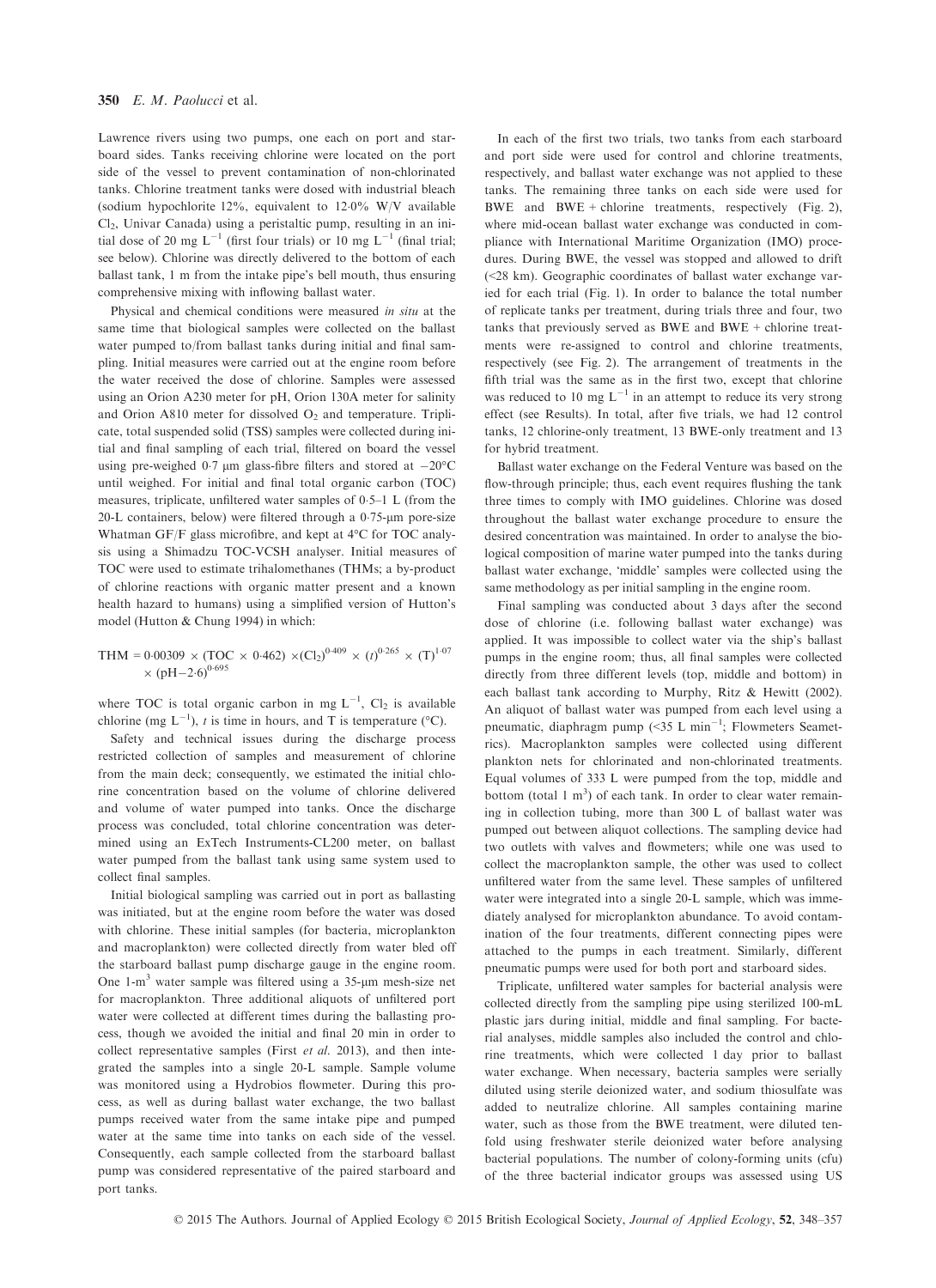EPA approved standard methods (Colilert and Enterolert Idexx kits, Idexx Laboratories Inc.). Each sample was mixed with a single test pack, poured and sealed into a Quanti-Tray/2000 using an Idexx Sealer  $2 \times$ . Negative controls were performed using sterile deionized water every time samples were diluted. A comparator provided by Idexx was used to indicate a positive result via colour change or fluorescence. Protocols were modified from manufacturer recommendations following consultation with Idexx Laboratories personnel; specifically, Colilert and Enterolert trays were incubated for 24 and 48 h, respectively, at  $36 \pm 0.5$ °C, following which the number of positive cells were counted and used to estimate the most probable number of colony-forming units per 100 mL using an Idexx MPN table [\(http://www.idexx.com\)](http://www.idexx.com). We reduced incubation temperature due to space constraints on board the vessel from  $41 \pm 0.5$  to  $36 \pm 0.5$ °C and increased the incubation time from 24 to 48 h for Enterolert kits. For Colilert, we used the recommended incubation time but increased incubation temperature from 35 to  $36 \pm 0.5$ °C. These changes allow the growth of heterotrophic bacteria in general, but may produce false positives for enterococci bacteria, and consequently overestimate abundance of this group, and, less likely, produce false negatives in Colilert testing. Given these non-standard incubation settings, results for enterococci, coliforms and E. coli should be considered putative for those bacterial IMO standards.

During bacterial sampling, an extra 100 mL sample was collected per tank for Vibrio cholerae analysis, either from the engine room for the initial and middle samples or from ballast water in ballast tanks for the final samples. Water was filtered through a 22-um filter at the end of a syringe, following which the filter was washed with 10 mL of potassium buffer solution (Huq et al. 2012), frozen and transported to the laboratory for analysis. These samples were processed using a V. cholerae (Gene CTX) Real Time PCR kit (LiferiverTM, Shanghai ZJ Bio-Tech Co, Shanghai, China), with an Applied-Biosystem 7500 Real Time PCR System to selectively identify the presence/absence of pathogenic strains (O1 and O139). Positive, internal (supplied in the kit) and negative controls were run in parallel to samples.

Three random, 500 mL subsamples were collected for microplankton ( $\geq$ 10 µm and <50 µm) analysis from each initial, middle and final sample by homogenizing the 20-L containers within five hours of collection. Fluorescein diacetate (F1303, Molecular Probes; Invitrogen, Carlsbad, CA, USA) and 5-chloromethylfluorescein diacetate, which react only on live cells with metabolic activity, were used to stain unfixed samples (Steinberg, Lemieux & Drake 2011). After staining 1 mL of each subsample and incubating it for 20 min at 25°C, replicates were loaded using a micropipette into 1-mL Sedgewick-Rafter counting chambers etched with 1-mm2 grids. Fluorescent cells were then observed and counted at  $100 \times$  under an inverted epifluorescent microscope (Carl Zeiss Axio Vert A1 FL-LED) equipped with an Illuminator LED for transmitted light, and LED Module 470 nm. Chlorophyll *a* concentration was determined by *in vivo* fluorescence using a handheld Aquafluor fluorometer (model 8000-010; Turner Designs, Sunnyvale, CA, USA). This meter was calibrated in the laboratory with a chlorophyll  $a$  solution of known concentration, which also was used to build a curve concentration–fluorescence values. This curve was adjusted using chlorophyll samples collected on board in each trip by filtering 0.5– 1.0 L from the 20-L containers and kept at  $-20^{\circ}$ C until analysed in the laboratory.

Live abundances of macroplankton were estimated by concentrating the  $1-m<sup>3</sup>$  filtered sample into a Hydro-bios dilution bottle with a volume of 250 mL. Three subsamples of 1 mL for trial two and 5 mL in subsequent trials were measured using Hensen-Stempel pipettes. Each subsample was placed in a counting chamber for zooplankton (Hydro-Bios) and observed under a stereoscope (Leica model S8APO) to count live individuals.

The abundance of all taxonomic groups, in addition to chlorophyll a concentration, were transformed to satisfy statistical requirements using a  $log(x + \varepsilon)$  function, where x was the initial or final density of live organisms and  $\varepsilon$  is 0.1 of the last significant digit in N measurements (0.001 for chlorophyll and 0.1 for others). Additionally, the effective growth rate  $(r)$  was calculated as follows:

$$
r = \log((N_{\text{final}} + \varepsilon)/(N_{\text{initial}} + \varepsilon) + 1)
$$

where  $N_{\text{final}}$  and  $N_{\text{initial}}$  are final and initial densities, respectively.

Effective growth rate of each biological indicator was analysed using the following general linear model where we assumed r is a random variable with mean  $\mu$ :

$$
\mu_{Control} = \mu
$$

 $\mu_{BWE} = \mu + \hat{a}_{BWE}$ 

$$
\mu_{Cl}=\mu+\acute{a}_{Cl}
$$

 $\mu_{\text{Cl+BWE}} = \mu + \hat{a}_{\text{Cl}} + \hat{a}_{\text{BWE}} + \tilde{a}_{\text{Cl+BWE}}$ 

where  $\mu_{BWE}$ ,  $\mu_{Cl}$  and  $\mu_{Cl}$  + BWE are mean values for different treatments,  $\acute{a}_{\text{Cl}}$  and  $\hat{a}_{\text{BWF}}$  are called 'effects' for chlorine and BWE treatments, respectively, and  $\tilde{a}_{CL + BWE}$  is the interaction. We tested whether there was no interaction between BWE and chlorine treatment effects. Then, the null hypothesis was that there was no interaction:  $H_0$ :  $\tilde{a}_{C1+BWE} = 0$  or  $\mu_{Control} + \mu_{C1+BWE} - \mu_{BWE}$  $\mu_{Cl} = 0$ ; synergistic interaction: H<sub>a</sub>:  $\tilde{a}_{Cl + BWE} < 0$ , since  $\mu < 0$ ; or antagonistic interaction: H<sub>a</sub>:  $\tilde{a}_{Cl + BWE} > 0$ . Statistical differences in r values between treatments and interaction effects were analyzed using a block design ANOVA, using trial number as a blocking factor. Our model incorporated two levels for BWE (yes or no), and three levels for chlorine (0, 20 or 10 mg  $L^{-1}$ ) to assess the effect of these variables for all biological groups. We also tested for differences in environmental variables between sampling time (Initial or final sampling) and among treatments (control, BWE, chlorine, or hybrid) using 2-way ANOVA with Statistica version 7.0 (StatSoft Inc., Tulsa, OK, USA).

#### **Results**

#### ENVIRONMENTAL CONDITIONS

While initial temperature of ballast water varied between trials, all treatments had similar initial conditions (Fig. 3). Temperature tended to increase in all trials as time progressed  $(F_1, 32 = 23.53, P < 0.001;$  Fig. 3), particularly in those that received BWE (Fig. 3). Similarly, most of the variation in final pH values also was associated with BWE, which increased from  $7-7.5$  to  $\sim 8$  over the duration of the experiments (Fig. 3). Freshwater ballast declined slightly in pH over the course of the experiments (Fig. 3).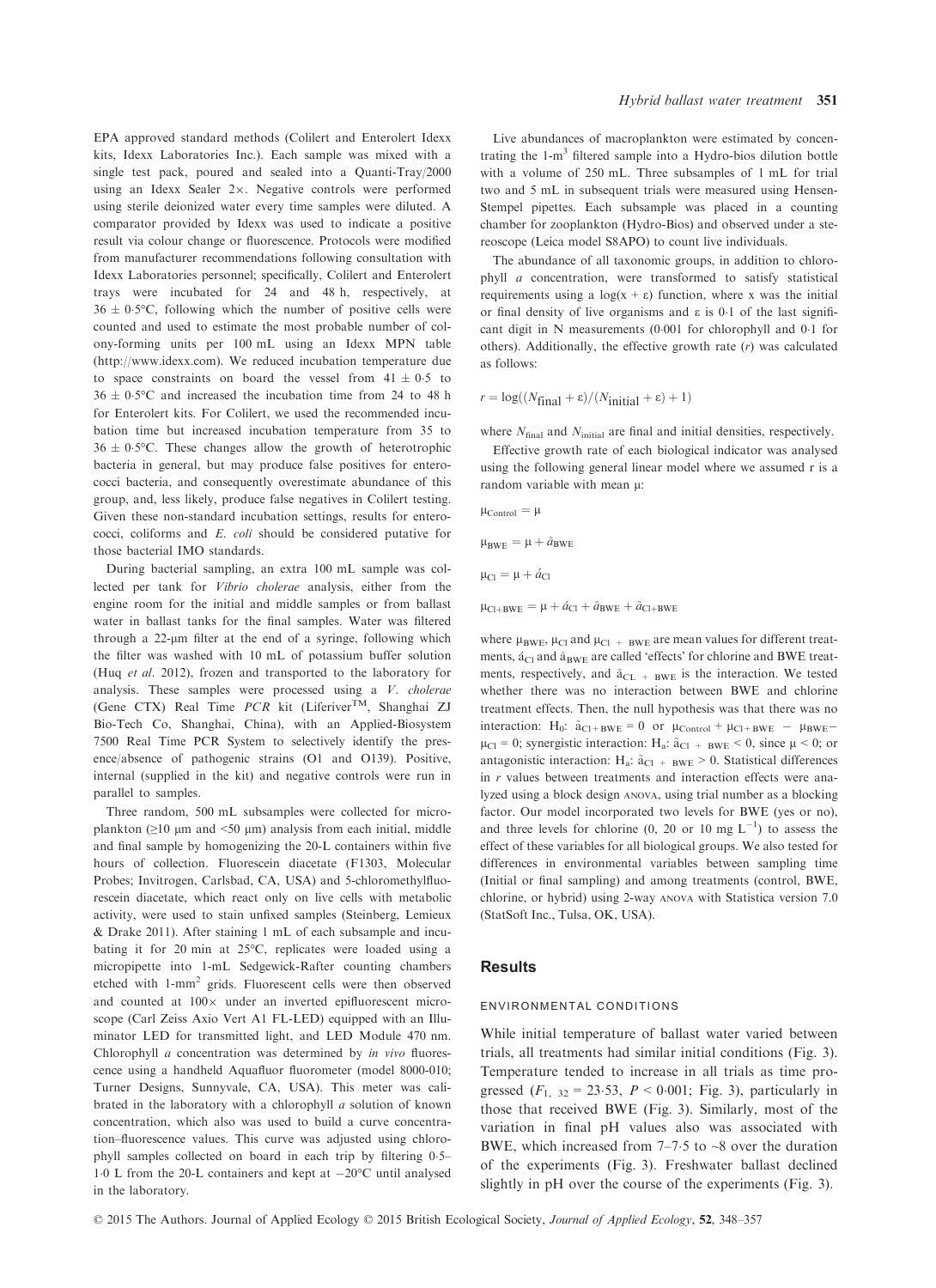#### 352 E. M. Paolucci et al.

Oxygen and TSS concentrations exhibited variation between tanks at both initial and final sampling (Fig. 3). During trials one and five, oxygen concentration decreased in treatments with BWE as compared to those without it. However, during trials two and four, the initial and final values were similar, and only in trial three, there was a general increase in final oxygen values, mostly due to low initial values. In general, TSS concentration was higher in control tanks, and lower in tanks with chlorine, BWE and especially in the hybrid treatment.

Initial salinity of the water pumped to ballast tanks was variable between trials at Port Alfred, whereas Trois Rivières and Bécancour had values close to zero due to their location on the Saint Lawrence River. Final salinity values in control and chlorine treatments for all trials were similar to those recorded during initial sampling (Fig. 3). Final salinity was much higher in ballast tanks that involved BWE, reaching the mandatory value of 30 PSU  $(F_{3,32} = 8.37, P < 0.001;$  Fig. 3).

Our estimated initial chlorine doses for trials one to five averaged between 10.0 and 21.8 mg  $L^{-1}$  for tanks that were



Fig. 3. Initial and final mean  $(\pm SD)$  values for environmental variables for control (black bars), BWE (grey bars), chlorine (diagonal striped bars) and hybrid treatments (white bars).

Fig. 4. Mean  $(\pm SD;$  dots and vertical lines) and modelled (solid lines) chlorine concentration (mg  $L^{-1}$ ) in ballast tanks during trials one to five. The onset of chlorination is indicated by vertical arrows below the x-axis. Dashed lines represent chlorine concentration for the ballast tanks that received a second dose of chlorine during the BWE (hybrid treatment).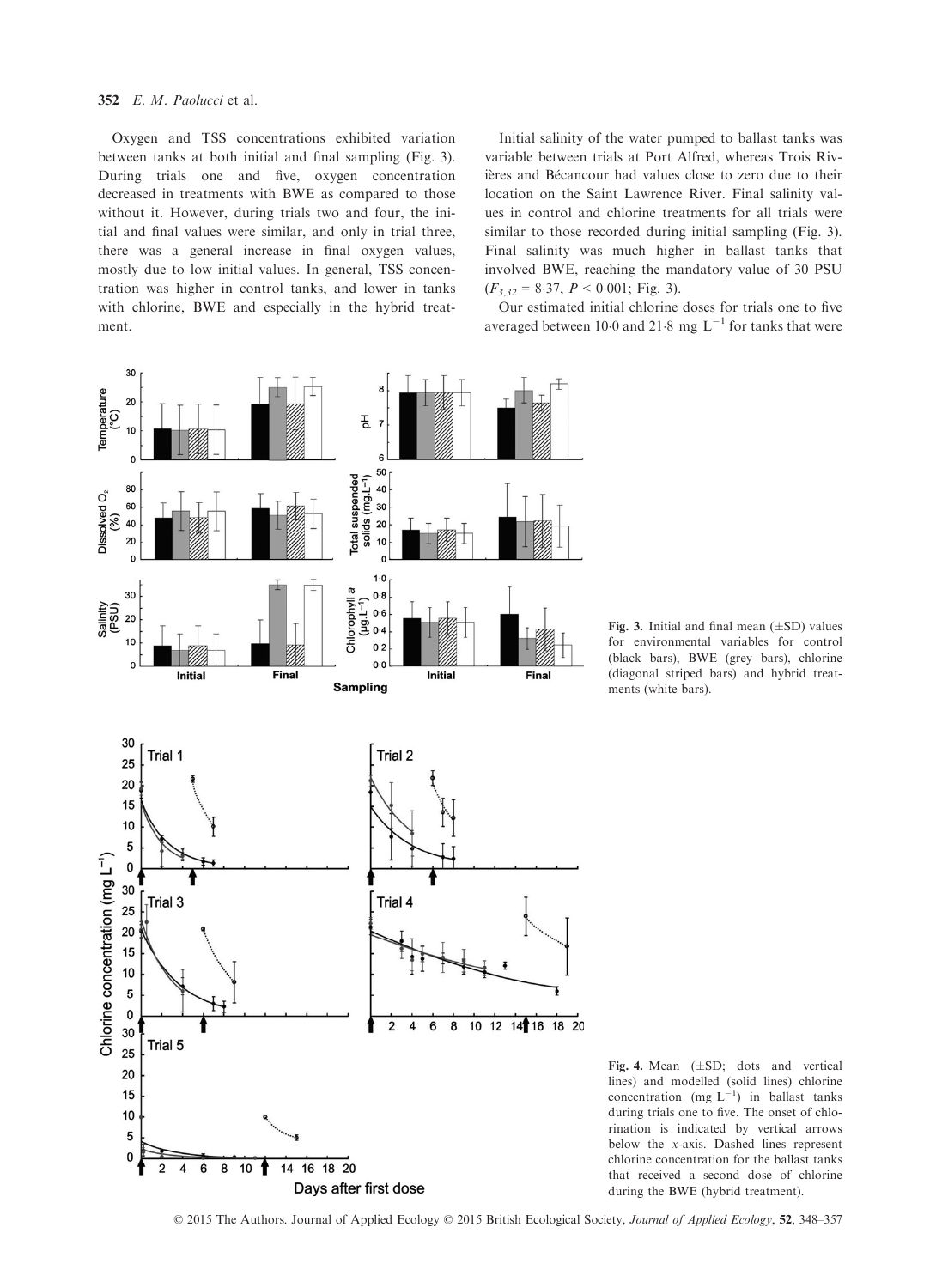|                     | Trial 1       | Trial 2       | Trial 3       | Trial 4        | Trial 5         |
|---------------------|---------------|---------------|---------------|----------------|-----------------|
| THM (mean $\pm$ SD) | $1.19 + 0.95$ | $4.25 + 0.77$ | $0.93 + 0.52$ | $5.19 + 6.10$  | $0.56 \pm 0.35$ |
| TOC (mean $\pm$ SD) | $2.95 + 2.33$ | $4.35 + 0.93$ | $2.18 + 0.78$ | $9.74 + 11.84$ | $4.73 + 2.39$   |

**Table 1.** Formation of trihalomethanes (THMs;  $\mu$ g L<sup>-1</sup>) estimated using the Hutton model (Hutton & Chung 1994) and total organic carbon (TOC:  $\mu$ g L<sup>-1</sup>) (in brackets) in ballast water at the port of origin carbon (TOC;  $\mu$ g L<sup>-1</sup>) (in brackets) in ballast water at the port of origin

dosed, while all non-dosed tanks were <0.4 mg  $L^{-1}$ (Fig. 4). Chlorine concentration decreased rapidly in dosed tanks during the first 4 days, though decay rate varied from tank to tank during the first four trials (Fig. 4). Measured chlorine decay was very swift during the final trial, dropping to  $\sim 0.5$  mg L<sup>-1</sup> within hours of dosing (Fig. 4). Calculated THM concentration ranged between 056 and

Table 2. Effect of ballast water exchange (yes or no) and chlorine  $(0, 20 \text{ or } 10 \text{ mg L}^{-1})$  on indicator group abundances. ANOVA models also considered trial number (Trial  $#$ ) as a blocking factor. Effect size represents the percentage of the final treatment (BWE, chlorine and hybrid) as a function of the control. Error degree of freedom (d.f.): 31 for macroplankton and 40 for the other groups

| Source               | d.f.           | F      | $\overline{P}$ | Coefficients | Effect<br>size $(\% )$ |
|----------------------|----------------|--------|----------------|--------------|------------------------|
| Enterococci bacteria |                |        |                |              |                        |
| Trial $#$            | 4              | 7.53   | 0.0002         |              |                        |
| <b>BWE</b>           | 1              | 0.00   | 0.9947         | 1.14         | 334.80                 |
| Chlorine             | 1              | 146.94 | 0.0001         | $-5.31$      | 7.59                   |
| <b>BWE*Chlorine</b>  | 1              | 4.93   | 0.0321         | $-1.52$      | 0.19                   |
| 10 vs. 20 ppm        | 1              | 0.07   | 0.7908         | 2.10         |                        |
| Coliform bacteria    |                |        |                |              |                        |
| Trial $#$            | $\overline{4}$ | 14.02  | 0.0001         |              |                        |
| <b>BWE</b>           | $\mathbf{1}$   | 0.78   | 0.3830         | 0.15         | 46.20                  |
| Chlorine             | 1              | 454.57 | 0.0001         | $-7.91$      | 0.01                   |
| BWE*Chlorine         | 1              | 1.61   | 0.2120         | $-0.87$      | 0.00                   |
| 10 vs. 20 ppm        | 1              | 0.19   | 0.665          | 0.86         |                        |
| E. coli bacteria     |                |        |                |              |                        |
| Trial #              | $\overline{4}$ | 23.80  | 0.0001         |              |                        |
| BWE                  | 1              | 2.77   | 0.1040         | 1.60         | 874.70                 |
| Chlorine             | $\mathbf{1}$   | 93.51  | 0.0001         | $-2.58$      | 0.64                   |
| <b>BWE*Chlorine</b>  | 1              | 5.61   | 0.0228         | $-1.65$      | 0.00                   |
| $10$ vs. $20$ ppm    | 1              | 3.83   | 0.0573         | $-1.10$      |                        |
| Microplankton        |                |        |                |              |                        |
| Trial #              | 4              | 3.93   | 0.0088         |              |                        |
| <b>BWE</b>           | 1              | 10.60  | 0.0023         | $-2.19$      | 6.03                   |
| Chlorine             | 1              | 37.66  | 0.0001         | $-3.96$      | 0.48                   |
| BWE*Chlorine         | 1              | 4.02   | 0.0518         | 1.96         | 0.29                   |
| $10$ vs. $20$ ppm    | 1              | 4.72   | 0.0359         | 2.99         |                        |
| Chlorophyll (algae)  |                |        |                |              |                        |
| Trial #              | $\overline{4}$ | 3.09   | 0.0261         |              |                        |
| <b>BWE</b>           | 1              | 13.52  | 0.0007         | $-0.48$      | 56.54                  |
| Chlorine             | $\mathbf{1}$   | 8.74   | 0.0052         | $-0.52$      | 69.93                  |
| BWE*Chlorine         | $\mathbf{1}$   | 0.11   | 0.7427         | 0.14         | 43.85                  |
| 10 vs. 20 ppm        | $\mathbf{1}$   | 0.22   | 0.6400         | 0.88         |                        |
| Macroplankton        |                |        |                |              |                        |
| Trial $#$            | 3              | 2.61   | 0.0691         |              |                        |
| <b>BWE</b>           | 1              | 0.51   | 0.4791         | $-1.00$      | 21.33                  |
| Chlorine             | 1              | 52.96  | 0.0001         | $-5.23$      | 11.33                  |
| BWE*Chlorine         | 1              | 0.33   | 0.5710         | 0.66         | 1.26                   |
| 10 vs. 20 ppm        | 1              | 2.10   | 0.1577         | $-3.18$      |                        |

5.19  $\mu$ g L<sup>-1</sup>, with higher values associated with high TOC concentrations in initial ballast water (Table 1).

#### BIOTA

We observed large differences among trials with respect to initial densities for each biological indicator group (significant block effect; Table 2). Treatment differences in biological conditions were typically minor at the beginning and often very pronounced at the end of a trial, highlighting strong treatment effects (Fig. 5). For all biological indicators (enterococci, coliforms, E. coli, microplankton and macroplankton), the BWE plus chlorination treatment had the lowest final mean density, often followed closely by the chlorine-only treatment (Table 2 and Fig. 5).

In most cases, we observed a trend of decreasing abundance over time for all biological indicators, except for E. coli in the first and third trials of the BWE treatment, coliforms in the first trial and enterococci in the third trial. Toxigenic Vibrio cholerae O1 or O139 were not detected in any samples.

The control treatment had the highest final abundance of coliforms, microplankton and macroplankton, followed by the BWE treatment (Fig. 5). The overall effect of BWE was significant only for microplankton and chlorophyll a concentration (Table 2 and Fig. 5). Surprisingly, BWE resulted in higher mean final abundances of enterococci and E. coli relative to controls, although differences were minor  $(P > 0.05)$  owing to pronounced variation within treatments and trails. Variation was especially pronounced for E. coli and enterococci in the third trial, and for E. coli and coliforms in the first trial. Similar results were obtained for relative growth rates of these indicator taxa (Fig. 6). Our macroplankton samples from oceanic water during BWE (labelled 'Middle' in Fig. 5) demonstrated entrainment of a new community, which almost certainly influenced final abundances. Macroplankton final densities never exceeded 500 ind.  $m^{-3}$  and were lowest in the fourth trial, which also happened to be the longest.

In general, the chlorine-only and hybrid treatments had the lowest final abundance values and thus highest efficiency among all treatments for enterococci, coliforms, E. coli, microplankton and macroplankton (Fig. 5). Chlorine had a strong suppressive effect on IMO indicator groups as well as coliform bacteria and chlorophyll a concentration (two-way ANOVA tests,  $P = 0.0001$  and 0.0052, respectively; Table 2), though were often not as strong as in the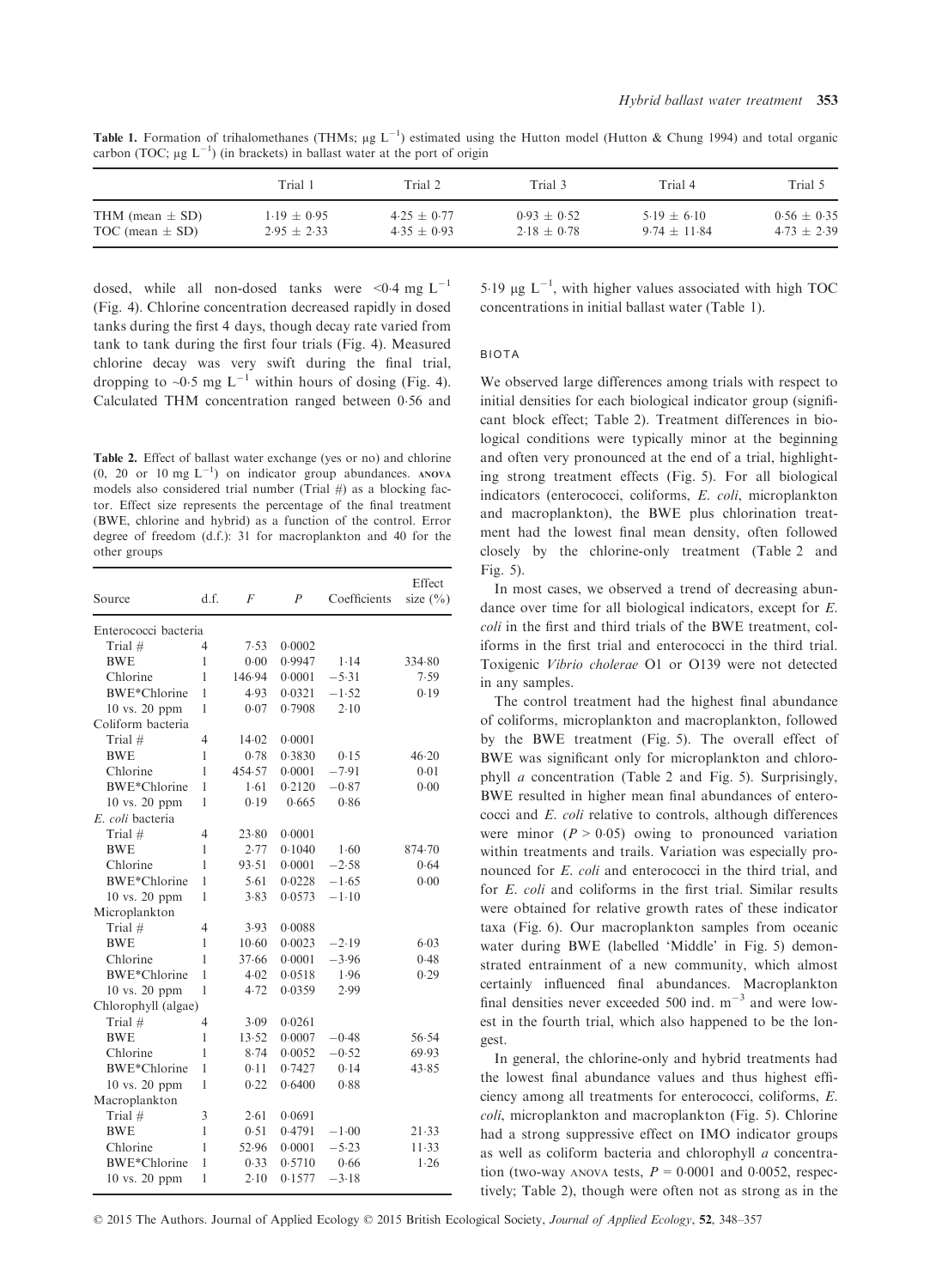

Fig. 5. Changes in densities (log-transformed initial, middle and final mean values  $\pm$  SD) of putative enterococci, coliforms, E. coli, viable microplankton  $(\geq 10 \mu m$  and <50  $\mu m$ ) and viable macroplankton  $(≥50 \mu m)$  in all four treatments. Black, grey, diagonally striped and white bars are control, BWE, chlorine and hybrid treatments, respectively. Dotted lines indicate the proposed IMO D-2 performance standard maximum limit for each group.  $* = 0$ ;  $+ =$  No sample. CFU, colony-forming units.

Fig. 6. Effective mean growth rate  $\pm$  SD (r; grey squares) for the five biological indicators in control, BWE, chlorine and hybrid treatments. Upper asterisk indicates significant treatment effects with  $P \le 0.0001$  (\*\*\*) and 0.05 (\*) based on two-way ANOVA.

hybrid treatment (Figs 3 and 5). The chlorine-only treatment was also very effective at reducing macroplankton abundance, though mean abundance exceeded 100 ind.  $m^{-3}$  (Fig. 5). Three chlorine trials (third, fourth and fifth) had no viable zooplankton when the experiments ended. Chlorine was the only treatment that affected effective growth rate of macroplankton ( $P < 0.0001$ , Table 2).

While the final absolute abundance of each of the three bacteria indicators was higher when chlorine was dosed at 10 (fifth trial) vs. 20 mg  $L^{-1}$  (first four trials), only E. coli was significantly reduced at the higher dose (Table 2). Similarly, lower microplankton density was observed with the higher dose of chlorine ( $P = 0.0359$ ; Table 2). Chlorine dose had little effect on final viable macroplankton abundance ( $P = 0.1577$ ; Table 2).

The effective growth and final abundances of bacteria and microplankton were also affected by an interaction between BWE and chlorination (Figs 5 and 6; Table 2). This interaction was synergistic for enterococci and E. coli  $(P = 0.0321$  and 0.0228, respectively) but not for coliforms  $(P = 0.2120,$  Table 2), indicating stronger than additive reductions in abundance for the first two groups. Conversely, microplankton exhibited an antagonistic (i.e. less than additive) interaction (Table 2), signifying that the effect of the hybrid treatment was less than the sum of individual treatments. The hybrid treatment resulted in the lowest final densities for each of these groups. Chlorophyll a concentration behaved similarly to microplankton, with each affected by BWE and chlorine application, though the interaction between treatments was not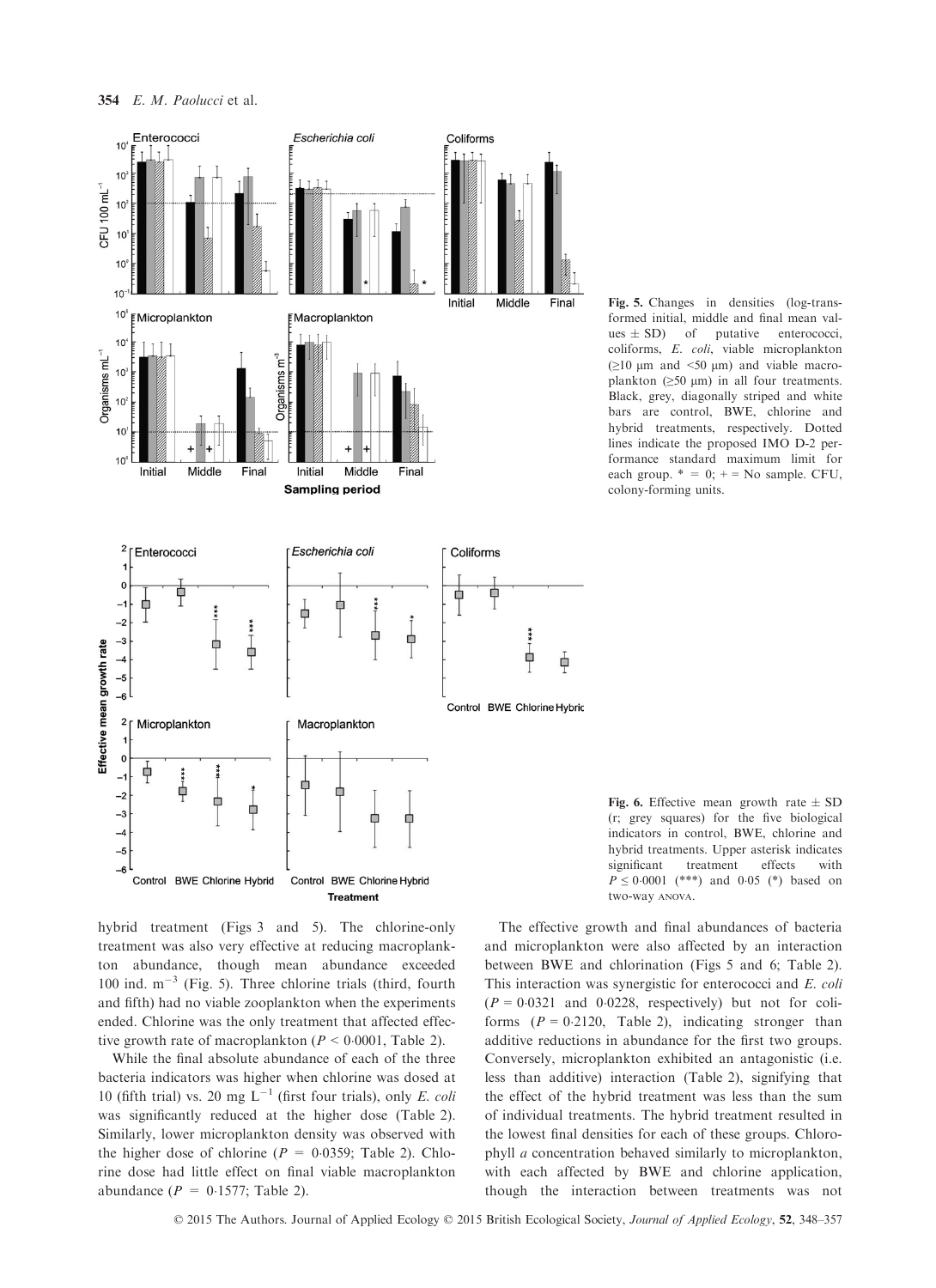significant (Table 2). Mean viable macroplankton abundance was much lower in the hybrid than in other treatments (Fig. 5). Even so, the effective growth rate was not affected by an interaction between treatments (Fig. 6; Table 2). Mean final abundance was also slightly above the proposed permissible IMO D-2 performance limit (Fig. 5). Density of macroplankton in BWE-only treatments was often higher than controls, and well in excess of IMO D-2 proposed limits.

## **Discussion**

Ballast water has been a key pathway for global spread of aquatic non-indigenous species during the 20th century (Carlton 1985). Management of ballast water has evolved over the past three decades, from a virtual laissez-faire approach to global standards via treaties developed by the IMO. Currently, ballast water management typically involves protective guidelines such as not ballasting at night in areas with known invasive species and/or 95% volumetric BWE on the open ocean (IMO D-1 standard). Some countries (e.g. Canada, Norway, Australia, USA) have codified this standard into enforceable domestic regulations. The IMO's proposed performance standards (D-2) will place numerical limits on permissible discharges of viable organisms from ballast water. Our on-board experiments demonstrated the greatest population reductions of organisms subject to D-2 performance standards with the hybrid treatment (BWE + Cl), with a significant synergistic interaction between these treatments for some indicators. These results underscore the potential benefit of combining BWE with treatment technologies to consistently reduce population abundances of aquatic organisms beyond the current and widespread use of ballast water exchange alone.

Our experiments were conducted under realistic scenarios on board an operating vessel that was outfitted to allow collection of samples from major sections of ballast tanks, thereby incorporating vertical variation in distributions of biota (Murphy, Ritz & Hewitt 2002; First et al. 2013). Reductions in abundance of bacteria, microplankton and macroplankton in untreated (control) ballast water in relation to voyage length are consistent with previous studies (Drake et al. 2002; Tomaru et al. 2010). Final densities of bacterial indicator taxa in control tanks were very close to or exceeded those prescribed by IMO D-2 limits. Moreover, in some of the trials, final densities for bacteria were higher than middle and initial concentrations (Fig. 5), which was probably related to the gradual temperature increase and favourable oxygen conditions as the vessel moved through progressively warmer water, or to increased dissolved organic matter released by decomposition of phytoplankton and zooplankton inside ballast tanks (Tomaru et al. 2010).

Microplankton experienced a sharp reduction in abundance in control tanks over time, consistent with other reports of effects of darkened conditions in ballast tanks

on photosynthetic biota (Gollasch et al. 2000; Drake et al. 2002). Nevertheless, final mean values exceeded the IMO's D-2 standard of 10 ind.  $mL^{-1}$ . Absent ballast water management, a comparatively large number of individuals of macroplankton could be released at the recipient port in violation of the proposed IMO D-2 performance standard. This problem would be particularly acute on short trips, as final abundance is affected by voyage time and survival rate (Wonham, Lewis & MacIsaac 2005; Chan et al. 2014).

The higher bacteria and macroplankton densities after BWE relative to controls (Figs 5 and 6) accord with earlier studies conducted in marine environments and highlight the fact that BWE cannot by itself serve as an effective ballast water treatment (e.g. Drake et al. 2002 and Briski et al. 2012, 2013). Unlike patterns observed in vessels operating between freshwater ports (Bailey et al. 2011), our final densities were influenced by replenishment of new live marine organisms during the exchange from freshwater to seawater, and consequently, macroplankton density exceeded the proposed IMO D-2 standard (Fig. 5). BWE was, however, effective at suppressing abundance of microplankton (Table 2), consistent with other studies (e.g. Drake et al. 2002; Taylor et al. 2007).

The effectiveness of chlorine as a biocide for bacterial and microplankton populations is very well-established (Gregg & Hallegraeff 2007; Maranda et al. 2013), with high efficiency at concentrations ranging from 4 to 50 mg  $L^{-1}$ . Our results support this effectiveness, particularly at the higher dose (20 mg  $L^{-1}$ ; Figs 5 and 6). However, the application of chlorine (20 or 10 mg  $L^{-1}$ ) resulted in consistent achievement of proposed IMO D-2 standards only for bacterial indicators, whereas results for microplankton varied between trials (Fig. 5). This differential was previously observed by Gregg & Hallegraeff (2007), who found complete bacterial inhibition at 15 mg  $L^{-1}$ , while more than 25 mg  $L^{-1}$  was required to eliminate vegetative cells and cysts of dinoflagellates. Our results demonstrated that a dose of 20 mg  $L^{-1}$  yielded significantly higher efficiency than 10 mg  $L^{-1}$  with respect to decreasing microplankton density.

Many devices under development for ballast water treatment use chlorination either directly applied or via electrochlorination. These devices rely on a timed exposure of a constant dose (Lloyd's 2011), whereas we utilized a pulse that delivered a high initial dose that over time was reduced as chlorine oxidized organic matter. Our aim was to keep the chlorine concentration above 2 mg  $L^{-1}$  and therefore effective as a biocide over a long period of time. In our trials, macroplankton were very sensitive to chlorine; mean final densities were lowered almost an order of magnitude relative to controls (Fig. 5), and in three of the trials, the final abundance was zero. These results mirror those of Maranda et al. (2013) despite their use of a constant dose.

Regardless of the chlorine and initial organism concentrations, when chlorine was combined with BWE the final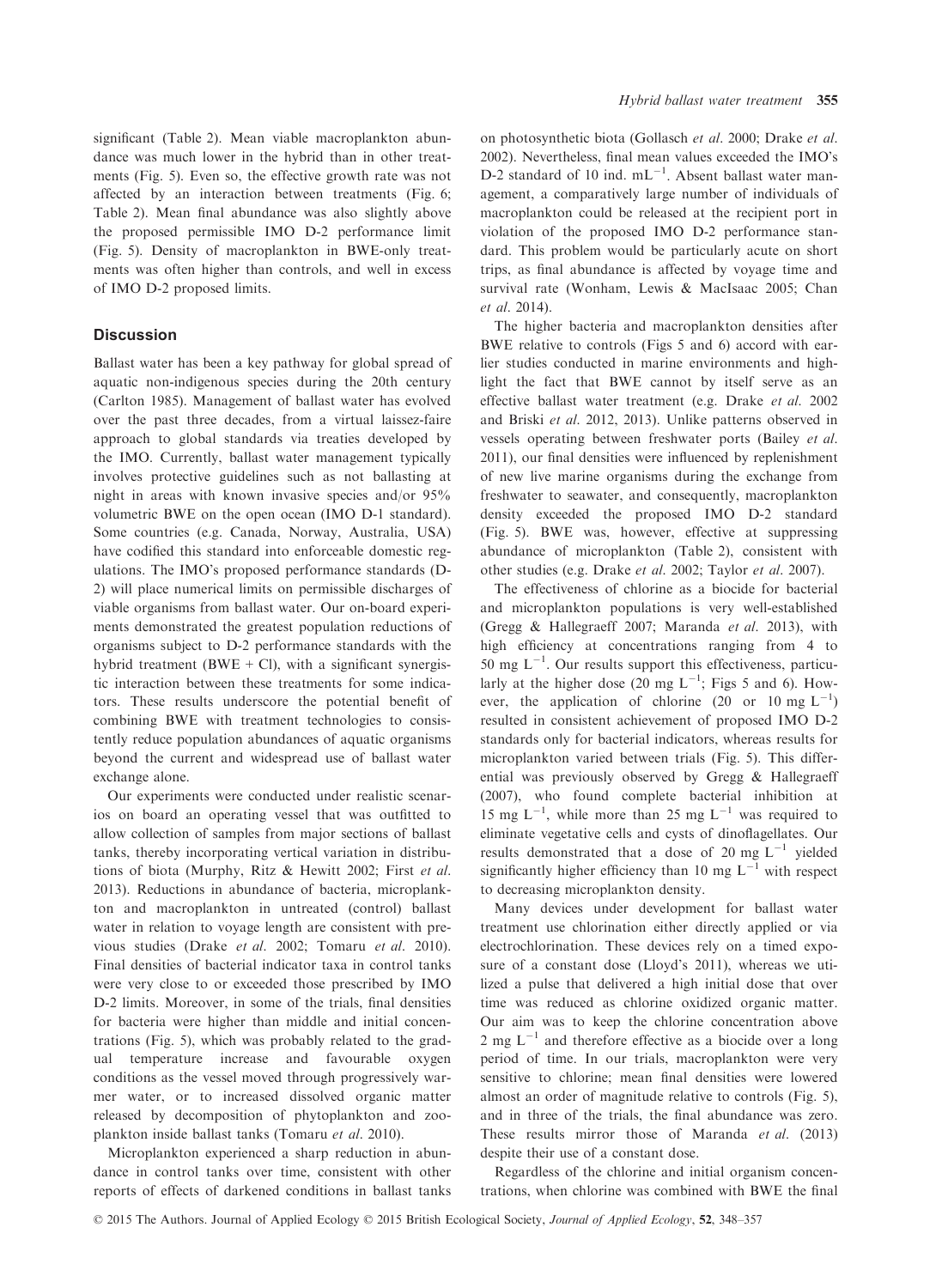bacterial, microplankton and macroplankton densities were the lowest recorded (Fig. 3 and Table 1). Briski et al. (2013) also demonstrated potential benefits of combining BWE with ballast water treatment (UV radiation), which resulted in a strong reduction of all groups.

At least two non-exclusive mechanisms may explain the significant synergistic interaction observed with bacterial populations. First, higher killing efficiency of chlorine may result from osmotic shock associated with BWE (Briski et al. 2013). Secondly, lower organic matter concentration of open ocean water relative to freshwater may better facilitate biocide action (Dychdala 1968).

The hybrid treatment resulted in a significant antagonistic interaction for microplankton, with the final density higher than would be expected if the two treatments were additive (Fig. 5). A likely reason for this lower efficiency is the higher resistance to chlorine of some microplankton, such as cyst-forming dinoflagellates (Gregg & Hallegraeff 2007). Despite this undesirable antagonistic interaction effect, the hybrid treatment was the only one in which final microplankton density was consistently below the prescribed IMO D-2 limit.

The interaction term between treatments was not significant for macroplankton due mostly to the effectiveness of the chlorine-only treatment. We acknowledge that there exists extensive variability in our data for this group (Fig. 5). The hybrid treatment was still the most effective, reducing final densities by almost an order of magnitude vs. chlorine alone, and more than an order of magnitude vs. ballast water exchange alone (Fig. 5).

The IMO D-2 performance standard refers to live organisms without regard to origin or, in most cases, taxonomy. Our studies confirm that combining BWE with chlorination offers enhanced efficiency with respect to reducing propagule pressure better than any either treatment alone for a variety of aquatic groups. Although, it remains unclear exactly how low propagule pressure must be to prevent an invasion, it is a key factor in reducing overall invasion risk (Lockwood, Cassey & Blackburn 2005). Nevertheless, any treatment that reduces propagule pressure, such as the hybrid management that combines treatment and BWE, should also reduce overall invasion risk. Middle ocean ballast exchange may provide an additional benefit for freshwater habitats (e.g. Great Lakes) that receive foreign ballast because freshwater organisms in original ballast are replaced by oceanic taxa that are unlikely to survive environmental conditions upon discharge into a freshwater port (Briski et al. 2013).

The IMO D-2 performance standard seeks to prevent new invasions primarily by reducing propagule pressure below critical thresholds, such that populations are introduced at densities below those requires for establishment. It is not yet clear, however, how the vastly different standards that will apply to microplankton and macroplankton will influence future invasion patterns (Briski et al. 2013). It seems plausible that macroplankton may become less frequent invaders and that future invasions could be dominated by microplankton as the proposed standard appears to be far more robust for the former than the latter group.

The ecotoxicity of chlorination, which generates by-products including trihalomethanes (THMs) in substantially larger quantity than occur naturally, must be monitored to ensure compliance with existing law. Although our estimates express the maximum possible amount of THMs generated, the actual amount produced could be lower. Nevertheless, any commercial treatment system that utilizes chlorine as a biocide must be cognizant and monitor production of THMs as well as residual chlorine in discharged ballast water.

#### Acknowledgements

We thank staff of Fednav Limited including Georges Robichon, John Stubbs, Mark Harney, Rajendra Singh and Roy Avijit. We also are grateful to captains and crew of the Federal Venture, and colleagues Samir Quershi, William Gaspar, Leila Ron, Colin Van Overdijk and Amanda Eryaud. This study was supported by Fednav Ltd. and the NSERC Canadian Aquatic Invasive Species Network. M.L. and H.J.M. were supported by NSERC Discovery Grants and Canada Research Chairs. We are grateful to the reviewers and Shelley Arnott for helpful comments on the manuscript.

### Data accessibility

Data are available from the Dryad Digital Repository: [http://dx.doi.org/](http://dx.doi.org/10.5061/dryad.rm83s) [10.5061/dryad.rm83s](http://dx.doi.org/10.5061/dryad.rm83s) (Paolucci et al. 2015).

#### References

- Bailey, S.A., Deneau, M.G., Jean, L., Wiley, C.J., Leung, B. & MacIsaac, H.J. (2011) Evaluating efficacy of an environmental policy to prevent biological invasions. Environmental Science & Technology, 45, 2554– 2561.
- Briski, E., Bailey, S.A., Casas-Monroy, O., DiBacco, C., Kaczmarska, I., Levings, C. et al. (2012) Relationship between propagule pressure and colonization pressure in invasion ecology: a test with ships' ballast. Proceedings of the Royal Society B: Biological Sciences, 279, 2990– 2997.
- Briski, E., Allinger, L.E., Balcer, M., Cangelosi, A., Fanberg, L., Markee, T.P. et al. (2013) Multidimensional approach to invasive species prevention. Environmental Science & Technology, 47, 1216–1221.
- Carlton, J.T. (1985) Transoceanic and interoceanic dispersal of coastal marine organisms: the biology of ballast water. Oceanography and Marine Biology: An Annual Review, 23, 313–372.
- Chan, F.T., Briski, E., Bailey, S.A. & MacIsaac, H.J. (2014) Richness– abundance relationships for zooplankton in ballast water: temperate versus Arctic comparisons. ICES Journal of Marine Science 71, 1876– 1884.
- Drake, L.A., Ruiz, G.M., Galil, B.S., Mullady, T.L., Friedman, D.O. & Dobbs, F.C. (2002) Microbial ecology of ballast water during a transoceanic voyage and the effects of open-ocean exchange. Marine Ecology Progress Series, 233, 13–20.
- Dychdala, G.R. (1968) Chlorine and chlorine compounds. Disinfection, Sterilization, and Preservation (eds C.A. Lawrence, S.S. Block & G.F. Reddish), pp. 135–158. Lea & Febiger Lippincott, Philadelphia.
- First, M.R., Robbins-Wamsley, S.H., Riley, S.C., Moser, C.S., Smith, G.E., Tamburri, M.N. & Drake, L.A. (2013) Stratification of living organisms in ballast tanks: how do organism concentrations vary as ballast water Is discharged? Environmental Science & Technology, 47, 4442– 4448.
- Gollasch, S., Lenz, J., Dammer, M. & Andres, H.G. (2000) Survival of tropical ballast water organisms during a cruise from the Indian Ocean to the North Sea. Journal of Plankton Research, 22, 923–937.